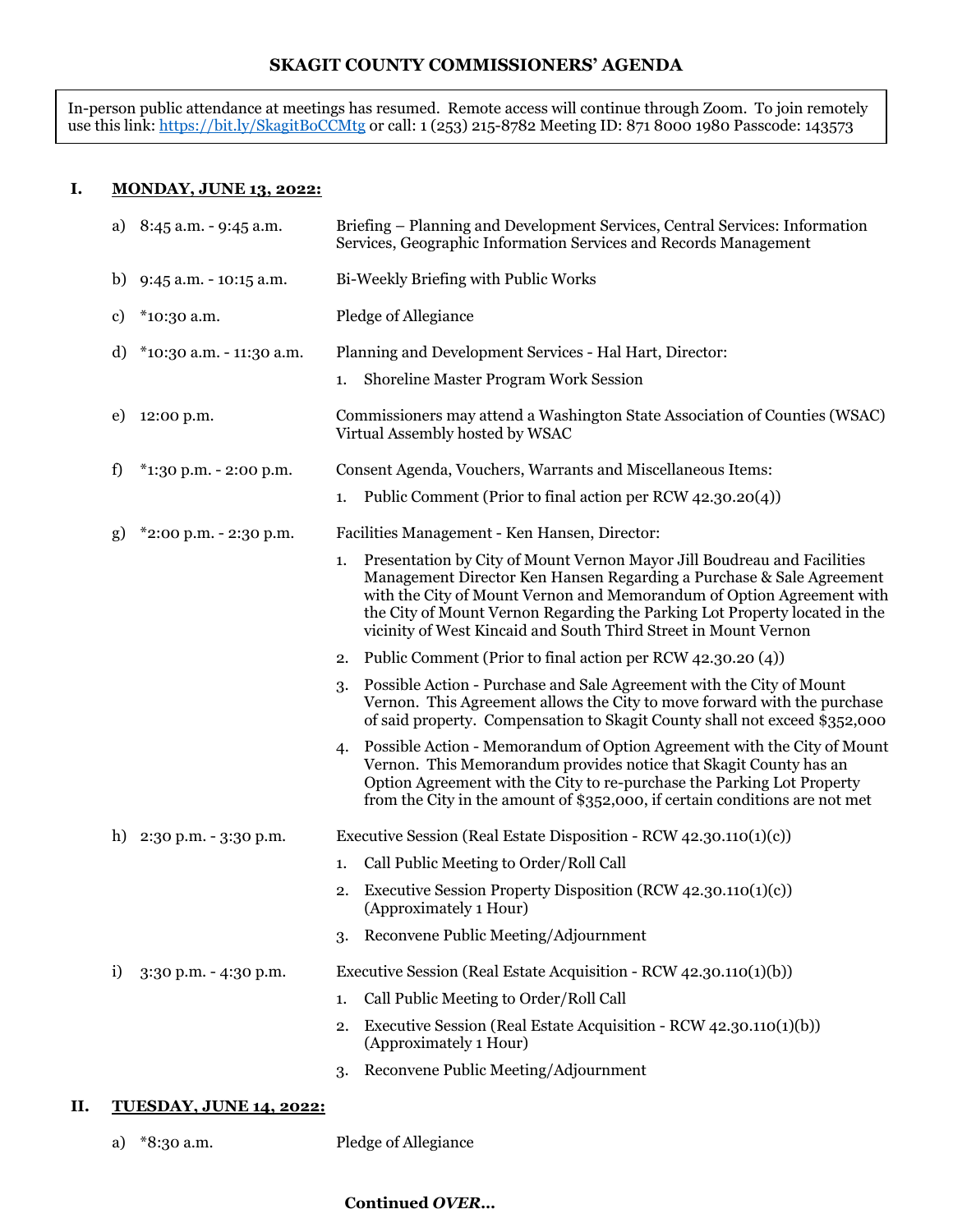#### *SKAGIT COUNTY COMMISSIONERS' AGENDA PAGE TWO*

| b) | *8:30 a.m. - 9:30 a.m.     | Public Works - Grace Kane, Director:                                                                                                                                   |  |
|----|----------------------------|------------------------------------------------------------------------------------------------------------------------------------------------------------------------|--|
|    |                            | Public Hearing/Possible Action - Consider Testimony Regarding Submitting<br>1.<br>the Question of Reforming Skagit County Lake Management District No. 1<br>(Big Lake) |  |
|    |                            | 2. Presentation Regarding ER&R Rates for 2023                                                                                                                          |  |
|    |                            | Miscellaneous<br>3.                                                                                                                                                    |  |
| C) | *11:00 a.m. - 11:30 a.m.   | Planning and Development Services - Hal Hart, Director:                                                                                                                |  |
|    |                            | Deliberations/Possible Action - Resolution Establishing the 2022 Docket of<br>1.<br>Proposed Policy, Code and Map Amendments                                           |  |
| d) | $*11:30$ a.m. - 11:45 a.m. | Board of County Commissioners:                                                                                                                                         |  |
|    |                            | County and Individual Success Stories<br>1.                                                                                                                            |  |
|    |                            | <b>Public Comment Period</b><br>2.                                                                                                                                     |  |
|    |                            | Miscellaneous Announcements<br>3.                                                                                                                                      |  |
| e) | $*1:00$ p.m. - 2:00 p.m.   | Presentation/Discussion - Skagit County Flood Control by Executive Director of<br>the Skagit Drainage and Irrigation Districts Consortium Jenna Friebel                |  |
| f  | $2:30$ p.m. $-4:00$ p.m.   | <b>Strategic Plan Work Session</b>                                                                                                                                     |  |
|    |                            |                                                                                                                                                                        |  |

#### **III. WEDNESDAY, JUNE 15, 2022:**

|    | 11:00 a.m. | Public Transportation Benefit Area - Board of Director's Meeting (Burlington)<br>Council Chambers 833 South Spruce Street, Burlington or join the meeting from<br>your computer, tablet or smartphone: https://uso2web.zoom.us/j/86092215677<br>ID: 860 9221 5677 or by telephone 1 (253) 215-8782)    |
|----|------------|--------------------------------------------------------------------------------------------------------------------------------------------------------------------------------------------------------------------------------------------------------------------------------------------------------|
| b) | 1:30 p.m.  | Skagit Council of Governments - Transportation Policy Board Meeting<br>(Burlington Council Chambers, 833 South Spruce Street, Burlington or join the<br>meeting from your computer, tablet or smartphone:<br>https://meet.goto.com/127244069, Dial In: 1 (866) 899-4679, ) Access Code:<br>127-244-069 |

# **IV. THURSDAY, JUNE 16, 2022:**

| $9:00$ a.m. $-9:45$ a.m.<br>a) |    | <b>Briefing with Innovative Environments</b>                                                                 |  |
|--------------------------------|----|--------------------------------------------------------------------------------------------------------------|--|
| 11:00 a.m. - 12:00 p.m.<br>b)  |    | Executive Session (Real Estate Disposition RCW $42.30.110(1)(c)$ )                                           |  |
|                                |    | Call Public Meeting to Order/Roll Call                                                                       |  |
|                                | 2. | Executive Session (Real Estate Disposition RCW $(42.30.110(1)(c))$ )<br>(Approximately 1 Hour)               |  |
|                                | 3. | Reconvene Public Meeting/Adjournment                                                                         |  |
| 12:00 p.m. - 1:00 p.m.<br>C)   |    | <b>Commissioners Briefing</b>                                                                                |  |
| 1:00 p.m. - 2:00 p.m.<br>d)    |    | Commissioners may attend a National Association of Counties (NACo) Monthly<br>Videoconference hosted by NACo |  |
| IRE RID OPENINC.               |    |                                                                                                              |  |

# **FUTURE BID OPENING:**

| Tuesday, June 21, 2022, 12:45 p.m. | Prairie Road Guidance Improvements Project #ES50000-7, Federal Aid #HSIP- |
|------------------------------------|---------------------------------------------------------------------------|
|                                    | T292(002)                                                                 |

#### **NOTE: ALL TIMES ARE ESTIMATES TO ASSIST IN SCHEDULING AND MAY BE CHANGED SUBJECT TO THE BUSINESS OF THE DAY AT THE BOARD'S DISCRETION**

#### **MEETINGS WILL BE HELD AT 1800 CONTINENTAL PLACE, MOUNT VERNON, UNLESS NOTED OTHERWISE**

**Sessions marked with an asterisk \* will be televised live on Comcast Channel 21, WAVE cable channel 21 (La Conner and surrounding areas,) and in Anacortes on Comcast channel 26 and streamed online live at [www.skagitcounty.net/skagit21.](http://www.skagitcounty.net/skagit21) Recorded meetings are re-broadcast daily at 3:00, 6:00, 9:00, 12:00 am and pm and can also be viewed ON DEMAND online at [www.skagitcounty.net/Skagit21.](http://www.skagitcounty.net/Skagit21)**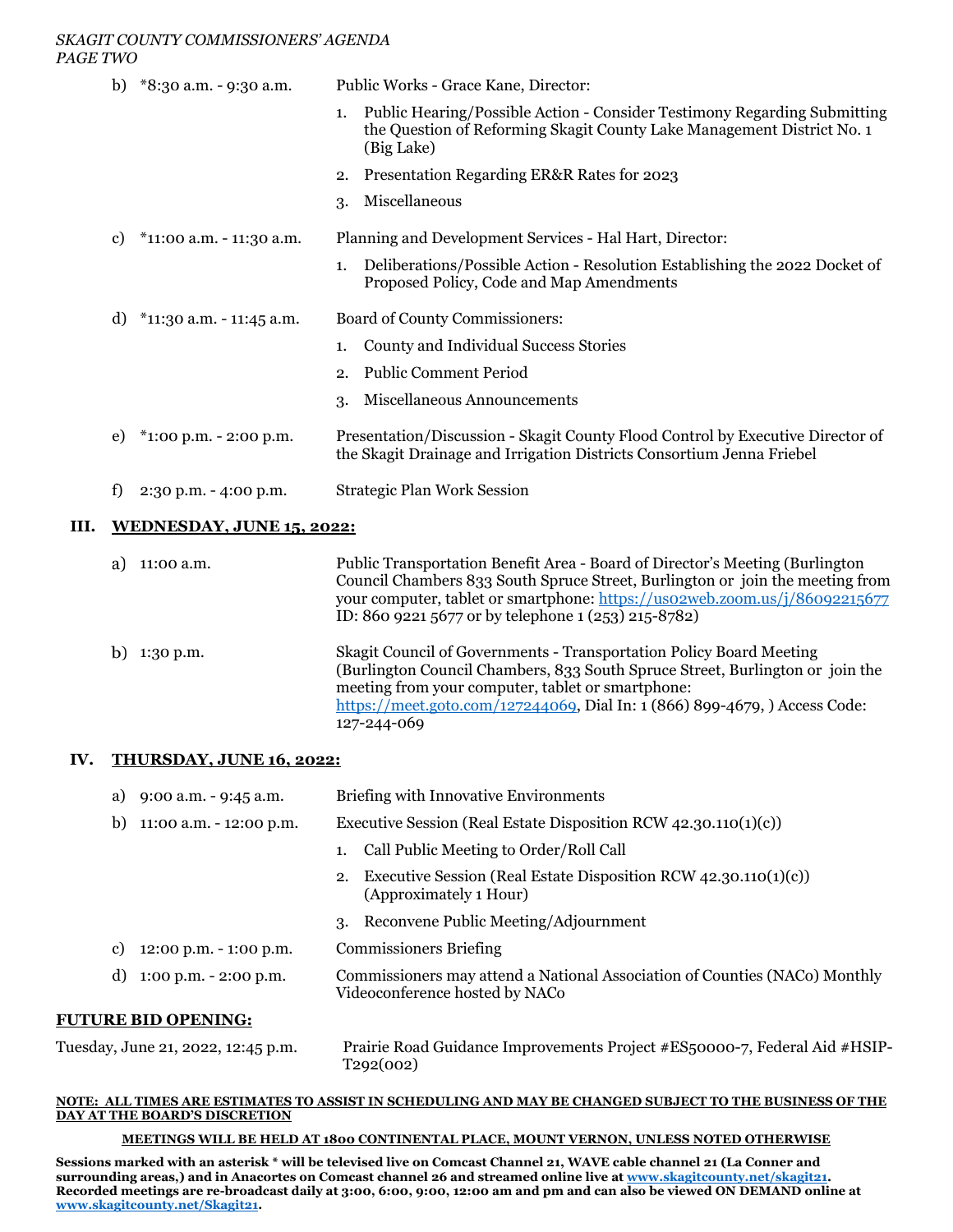# **1. CONSENT AGENDA FOR Monday, June 13, 2022 (items 1 through 17):**

#### a) COMMISSIONERS:

- 1. Record of the Proceedings for Monday, June 6, 2022.
- 2. Record of the Proceedings for Tuesday, June 7, 2022.
- Record of the Proceedings for Thursday, June 9, 2022.

### b) BUDGET AND FINANCE:

Resolution to call for a public hearing to consider testimony to amend the 2022 Skagit County Budget. The public hearing is scheduled to take place on Tuesday, June 28, 2022, at 11:15 a.m. or as soon thereafter as possible in the Skagit County Commissioners' Hearing Room. Attendance will be in-person or remote by computer, tablet, or smartphone:<https://bit.ly/SkagitBoCCMtg> or by phone: 1 (253) 215-8782 Meeting ID: 871 8000 1980 Passcode: 143573.

#### c) DISTRICT COURT PROBATION:

Resolution authorizing the submission of the Bureau of Justice Assistance (BJA) 2022 National Community Courts Site-Based and Training and Technical Assistance Initiative Grant Application, along with all required certifications and forms, and designate Jennifer Howson, Presiding District Court Judge, as the authorized representative to act in all official matters in connection with this application.

# d) FACILITIES MANAGEMENT:

- Amendment No. 2 to Building Lease Agreement No. C20210466 with Telecare Mental Health Services of Washington, Inc. for a ten (10) year lease of the Evaluation and Treatment facility located at 1420 State Route 20 in Sedro-Woolley. This Amendment moves the possession date to no later than November 1, 2022. The base rent remains at an amount not to exceed \$7,000 per month for the first year with an increase of three (3) percent annually thereafter and shall not exceed \$840,000. All other terms and conditions of the original Agreement and prior Amendment shall remain in effect.
- Resolution to waive the competitive bidding requirements provided pursuant to RCW 39.04.155 and declare sole source service provider for the County's Trane HVAC equipment.
- Vendor Services Agreement with Trane U.S. Inc. to provide all labor, materials and parts to repair the Trane HVAC equipment at the Community Justice Center, located at 201 Suzanne Lane in Mount Vernon. Compensation is based on a fee schedule and shall not exceed \$30,000 including all applicable taxes. The Agreement shall commence on the date of execution with the option to extend for one (1) additional year.

# e) INFORMATION SERVICES:

Amendment No. 3 to Personal Services Agreement No. C20190417 with Cities Digital, Inc. to provide a personal property update system that integrates Laserfiche Electronic Document Management System and the Property Appraisal and Collection System (PACS). This Amendment adds an additional 20 hours for consulting work. Compensation is increased from \$39,132 to an amount not to exceed \$43,132. All other terms and conditions of the original Agreement and prior Amendments shall remain in effect.

# f) PARKS, RECREATION AND FAIR:

Construction Contract Agreement with Tiger Construction, Ltd, for the Northern State Recreation Area Trailhead and Park Project #RCO 18-1609. Compensation shall not exceed \$750,069.89 which was awarded through the bidding process by Resolution No. R20220099. The Agreement shall commence on the date of execution and continue until the project acceptance date.

# g) PLANNING AND DEVELOPMENT SERVICES:

- Ordinance to suspend Flood Permit fees for properties damaged during the November 2021 flood event, for all Emergency Flood Permits submitted prior to July 31, 2022.
- Amendment No. 1 to Personal Services Agreement No. C20180455 with Ravenhead Municipal Services for water and wastewater services, review of expenditures, provide reports and submittals as requested by the Skagit County Clean Water District Edison Sub-Area Board and Planning and Development Services, facilitate six (6) to twelve (12) Sub-Area Board meetings each year, coordinate services, and manage projects. This Amendment extends the term by one (1) year to continue until October 31, 2023. Compensation remains the same and shall not exceed \$10,800. All other terms and conditions of the original Agreement shall remain in effect.